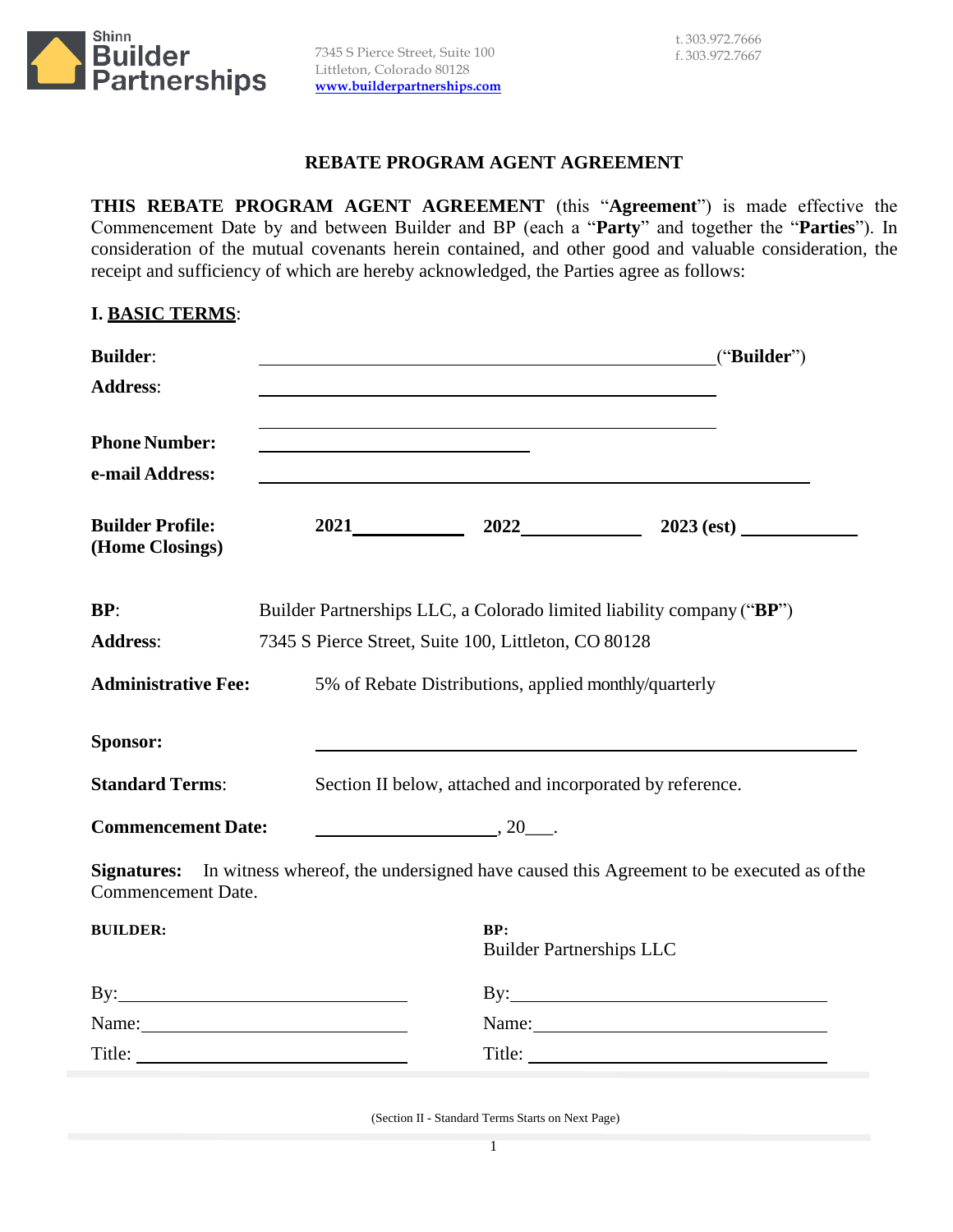1. **Basic Member Benefits**. During the Term of this Agreement, in consideration of the initial sponsorship offered by an existing member of BP or administrative fees collected, Builder shall receive those certain benefits and privileges of basic membership (the "**Basic Member Benefits**") established by BP as of the date hereof (such as, by way of example only, member newsletters and quarterly journals, member discounts for seminars and other services, special promotions, etc.), or as may be set forth from time to time in writing by BP. Basic Member Benefits may be offered, modified, amended, increased, reduced and /or terminated from time to time, provided that BP shall at all times offer Builder access to those Basic Member Benefits that are offered to other Participating Builders.

2. **Incentive Program Services**. Builder engages BP as Builder's agent to negotiate and manage on its behalf incentive, discount and Incentive programs ("**Incentive Programs**") with selected building trade manufacturers and suppliers ("**Vendors**") during the Term of this Agreement, together with other builders executing similar agreements with BP ("**Participating Builders**"), and provide the other Services specified in Section I, or as the Parties may agree upon in writing. Such authorization by Builder hereunder includes Builder's consent to BP's sharing of such Builder information as may be required by Vendor for Builder's participation in any Incentive Programs. BP's agency rights under this Agreement will apply as elected by Builder and will be subject to the terms of any written agreements between Builder and the Vendors in existence as of the Commencement Date ("**Existing Agreements**"). BP does not endorse, warrant, or make any representations regarding the quality of any goods or services provided by the Vendors. Due to local market conditions or other factors, some Manufacturers/Suppliers may elect to make certain incentives, discounts, Incentives or other benefits available only to specifically identified builders within an area.

3. **Incentive Distributions and Statements**. Except as aforesaid, all incentives, discounts and Incentives will be collected by BP for the benefit of all Participating Builders and (after deduction of BP's membership fee) will be distributed within 60 days of receipt to Builder and all other Participating Builders on a pro rata basis based on each Participating Builders' Qualifying Purchases of particular products or services as compared to that of all Participating Builders during the applicable period. As used herein, the term "Qualifying Purchase" means a purchase of goods or services, which, under agreements negotiated by BP with Manufacturers/Suppliers, qualifies for incentives, discounts or Incentives. Distribution shall be made no later than 60 days after receipt of payment by BP and shall be accompanied by a statement setting forth BP's calculation of Builder's share of each such distribution.

4. **Additional BP Services.** BP offers a number of additional services that facilitate the development of mutually beneficial business relationships between Participating Builders and Manufacturers/Suppliers. BP will manage such services on behalf of the Participating Builders to the extent the Participating Builders engage in such services, including:

- 1. Model home benefits
- 2. Sales training
- 3. Special promotions
- 4. Co-op advertising
- 5. Displays
- 6. Program and new product trials

5. **Builder Reporting and Records**. Builder shall provide to BP in a timely manner, the following information for the Unit: Address, Job Number, Community Name and Closing Date (collectively, the "**Basic Information**"), together with any other information BP may request in order to collect Incentives. Builder agrees to maintain such books and records as may be required by BP or any Vendor to substantiate and support Qualifying Purchases claimed by Builder, and to permit Vendors to examine such books and records at reasonable times and upon reasonable prior notice. Under no circumstances shall Builder fail to maintain copies of purchase orders and/or invoices substantiating each Qualifying Purchase. BP will use reasonable efforts to outline any information in addition to the Basic Information that is required for each of the Incentive Programs on its secured website.

6. **BP Compensation**. BP will be entitled to compensation (the "**BP Compensation**") for providing the Services, including:

(i) A per period fee (the "**Administrative Fee**") payable by Builder for BP's Services in the negotiation and administration of the Incentive Programs. The Administrative Fee will be five percent (5%) of each rebate distribution to Builder and will be payable via BP withholding/ deducting any and all fees and expenses that are due and payable to BP, including without limitation any and all Administrative Fees and check processing fees, from any Distribution, prior to transmittal of such Distribution to Builder.

(ii) BP reserves the right to impose and collect reasonable fees associated with any other Services (i.e., other than administration of the Incentive Programs) provided under this Agreement; provided, however, that BP shall provide prior written notice of such fees prior to imposition thereof, and Builder shall have the right to forego or discontinue such related Services within thirty (30) days thereafter.